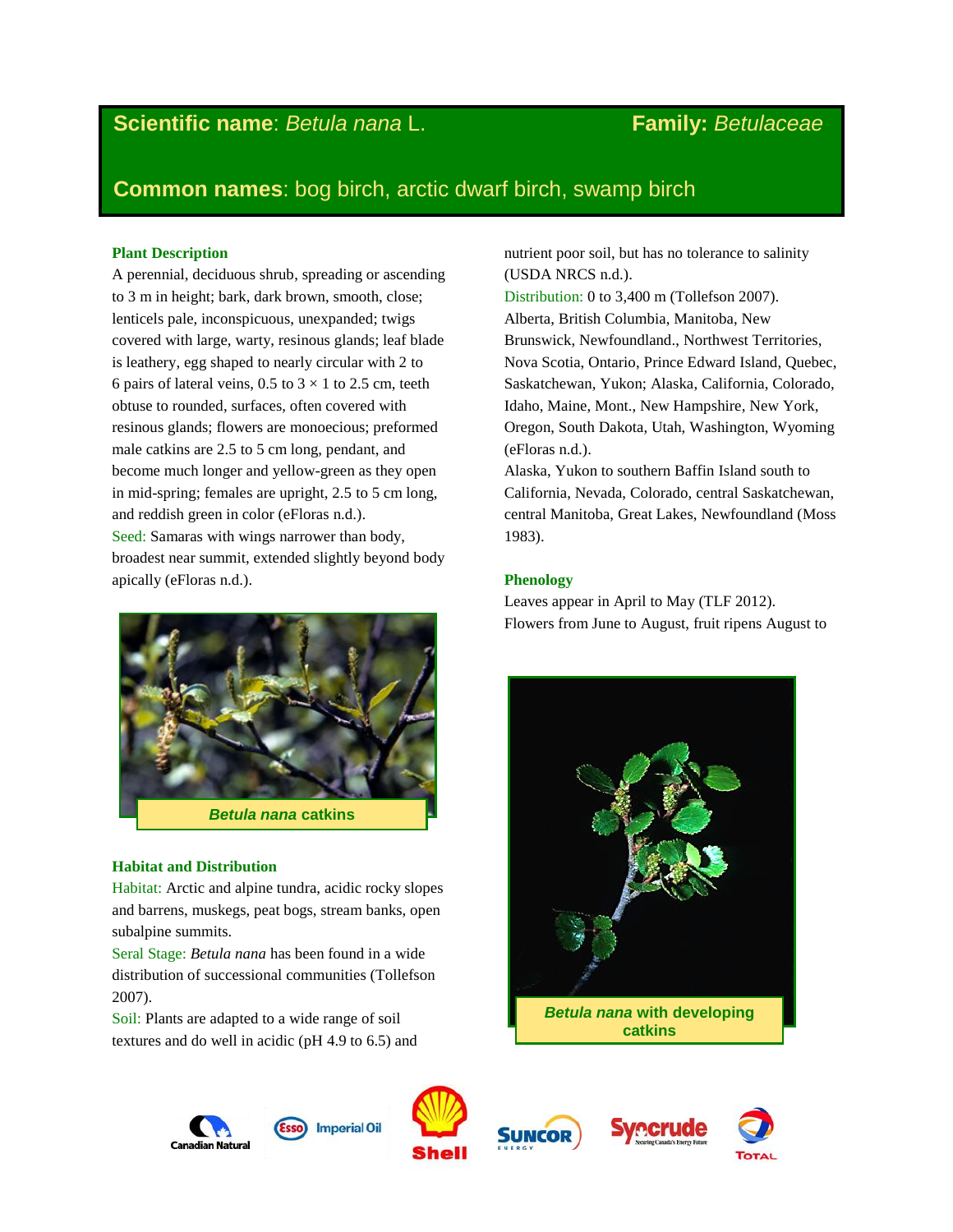October, and seed are dispersed September through March (Young and Young 1992).

# **Pollination**

Flowers are pollinated by wind (TLF 2012). *Betula nana* flowers are not self-pollinating (de Groot et al. 1997).

#### **Seed Dispersal**

Light, winged seed are wind dispersed, with some water dispersal.

#### **Genetics**

2n=28 (eFloras n.d.).

## **Symbiosis**

*Betula is* ectomycorrhizal (Treu et al. 1996).



# **Seed Processing**

Collection: Birch seed is collected by picking the catkins while they are still green enough to hold together. They shatter easily and should be put directly into bags (Lady Bird Johnson Wildflower Center 2009).

Seed Weight: 0.83 g /1,000 seeds (Kew Royal Botanic Gardens 2012); 272,000 seeds/kg (3.68 g/1,000 seeds) (USDA NRCS n.d.). Harvest Dates: End of August to October (Young and Young 1992).

Cleaning: Air-dry fruits/cones at 15 to 25°C. Crush material or remove large chaff and crush remaining material. Sieve to remove seeds from chaff using appropriate size screens (8/64 inch screen size (Young and Young 1992).

Storage Behaviour: Orthodox; seeds can be dried, without damage, to low moisture contents, their longevity increases with reductions in both moisture content and temperature (Royal Botanic Gardens Kew 2008).

Storage: Store at cool temperatures (2 to 5°C) at 1% to 3% moisture (Young and Young 1992). Longevity: Seed was shown to store up to six years at 5°C (Forbes and Beardmore 2009).

## **Propagation**

Natural Regeneration: Dwarf birch reproduces primarily vegetatively by layering and by sprouting from the root crown and/or rhizomes after fire and other top-killing disturbances (Ebersole 1987). Germination: Seed germination from 21% to 95% at an optimum temperature of 15 to 30°C (Tollefson 2007).

Dormancy of *B. nana* at low germination temperature (12°C) can be broken by moist stratification in darkness at 2 to 3°C for 5 to 15 days, or by application of gibberellic acid (up to 1,000 mg/L) to achieve germination rates greater than 90% (de Groot et al. 1997).

Pre-treatment: In Junttila's (1970) research, cold stratification from 5 to 15 days at temperatures of 2 to 3°C combined with light treatment and gibberellic acid effectively broke dormancy. Baskin and Baskin (2002) recommend placing seeds in cold moist stratification for 14 days. Germination occurs at 24°C.

In a greenhouse experiment, stratification for 5 to 15 days broke seed dormancy in dwarf birch. Stratification for 15 days was required for maximum germination in 14 days at 12°C (Tollefson 2007). A longer period of stratification was required for maximum germination at lower temperatures (Tollefson 2007).









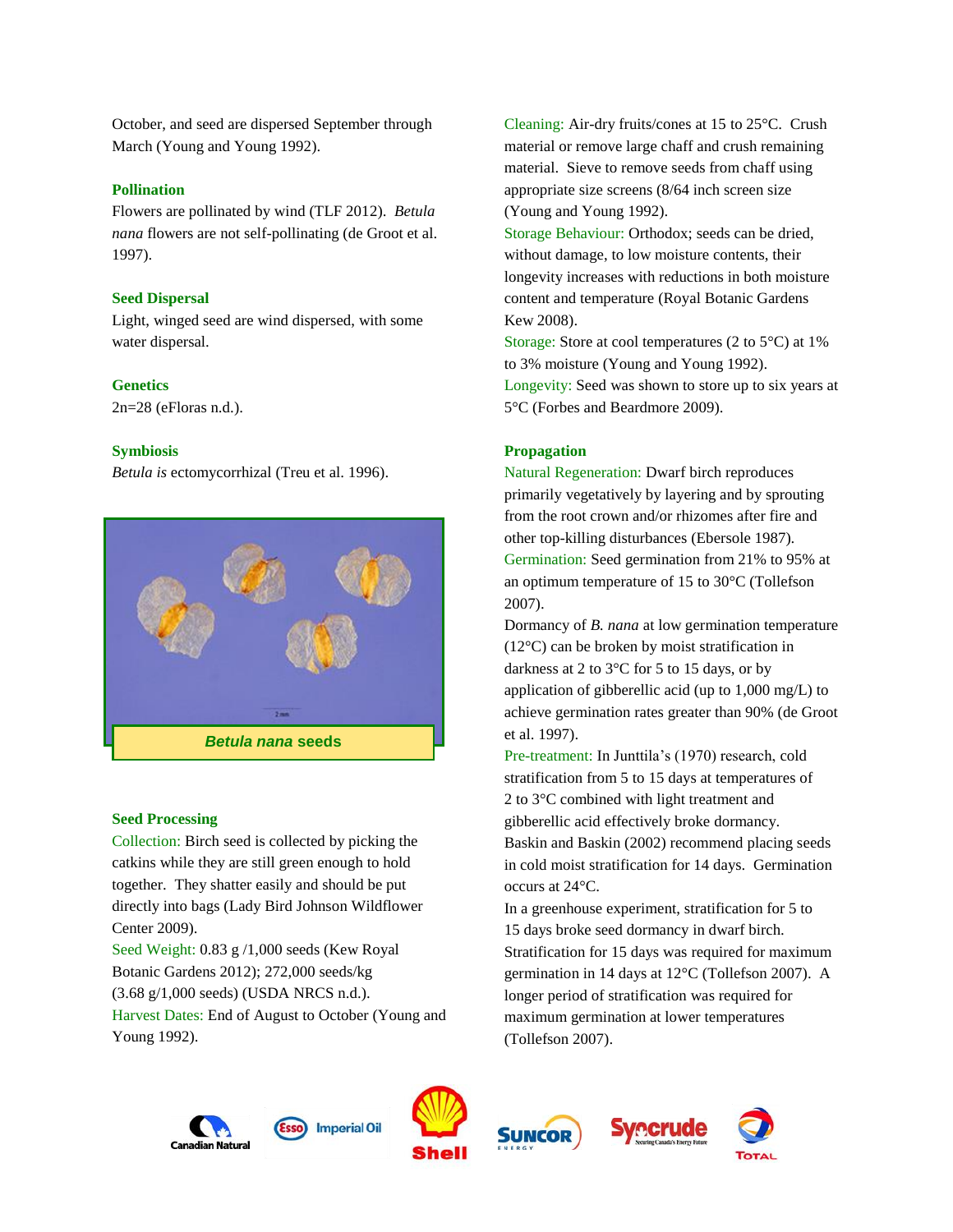Planting Density: 3,000 to 4,200 plants per hectare (USDA NRCS n.d.). Direct Seeding: Although *B. nana* produces abundant seed and seed viability may be as high as 95%, successful establishment from seed is rare. Dwarf birch seedlings are slow growing (Tollefson 2007). Vegetative Propagation: *B. nana* has the possibly of being propagated by layering and by rhizome cuttings.

# **Aboriginal/Food Uses**

The young leaves can be added to salads for flavoring. The Chippewa made tea of *Betula nana* for relieve of stomach ache. Bark sap is also sweet and can be used as a sweetener or boiled down to syrup (Lahring 2003).

## **Wildlife/Forage Usage**

Wildlife: *Betula nana* is a very important food species for wildlife. Deer, elk, moose, hare, porcupine and beaver browse heavily on the foliage and twigs, often keeping plants stunted. Seeds are eaten by many kinds of birds, squirrels and wood rats (Lahring 2003).

#### **Reclamation Potential**

*Betula nana* is susceptible to many human activities; it does not do well in compacted soils or in oil contaminated soils (Tollefson 2007). It has potential for controlling soil erosion (Tollefson 2007).

#### **Commercial Resources**

Availability: Available as seed in Alberta (ANPC 2010). Produced commercially by bare root, container and by seed (USDA NRCS n.d.).

#### **Notes**

*Betula glandulosa* was once taxonomically separate from *Betula nana* (de Groot *et al.* 1997); they are now combined into one species *Betula nana*  according ITIS (n.d.).

Wick et al. (2008) grew 40 cm tall *Betula glandulosa* seedlings in 3 L containers in 16 months under greenhouse conditions.

Stressed plants are subject to attack by the bronze birch borer (*Agrilus anxius* Gory) although paper birch is more susceptible (Cerezke 1994).

# **Photo Credits**

Photo 1: Courtesy of the Smithsonian Institution. Photo 2: Courtesy of the UDSA website and Steve Hurst.

#### **References**

ANPC (Alberta Native Plant Council), 2010. Native Plant Source List. [http://www.anpc.ab.ca/assets/ANPC\\_2010\\_Native\\_Pl](http://www.anpc.ab.ca/assets/ANPC_2010_Native_Plant_Source_List.pdf) [ant\\_Source\\_List.pdf](http://www.anpc.ab.ca/assets/ANPC_2010_Native_Plant_Source_List.pdf) [Last accessed June 14, 2013].

Baskin, C.C. and J.M. Baskin, 2002. Propagation protocol for production of container *Betula nana* L. plants. Native Plant Network, University of Idaho, College of Natural Resources, Forest Research Nursery, Moscow, Idaho. [http://www.nativeplantnetwork.org/Network/ViewPr](http://www.nativeplantnetwork.org/Network/ViewProtocols.aspx?ProtocolID=1431) [otocols.aspx?ProtocolID=1431](http://www.nativeplantnetwork.org/Network/ViewProtocols.aspx?ProtocolID=1431) [Last accessed July 18, 2013].

Cerezke, H.F., 1994. Bronze birch borer. Natural Resources Canada, Canadian Forest Service, Northwest region, Northern Forestry Centre, Edmonton, Alberta. Forestry Leaflet 26.

de Groot, W.J., P.A. Thomas and R.W. Wein, 1997. Biological flora of the British Isles: No. 194. *Betula nana* L. and *Betula glandulosa* Michx. Journal of Ecology 85(2): 241-264.

Ebersole, J.J., 1987. Short-term vegetation recovery at an Alaskan arctic coastal plain site. Arctic and Alpine Research 19(4): 442-450.

eFloras.org, n.d. *Betula nana* Linnaeus. Flora of North America.

[http://www.efloras.org/florataxon.aspx?flora\\_id=1&t](http://www.efloras.org/florataxon.aspx?flora_id=1&taxon_id=233500254)